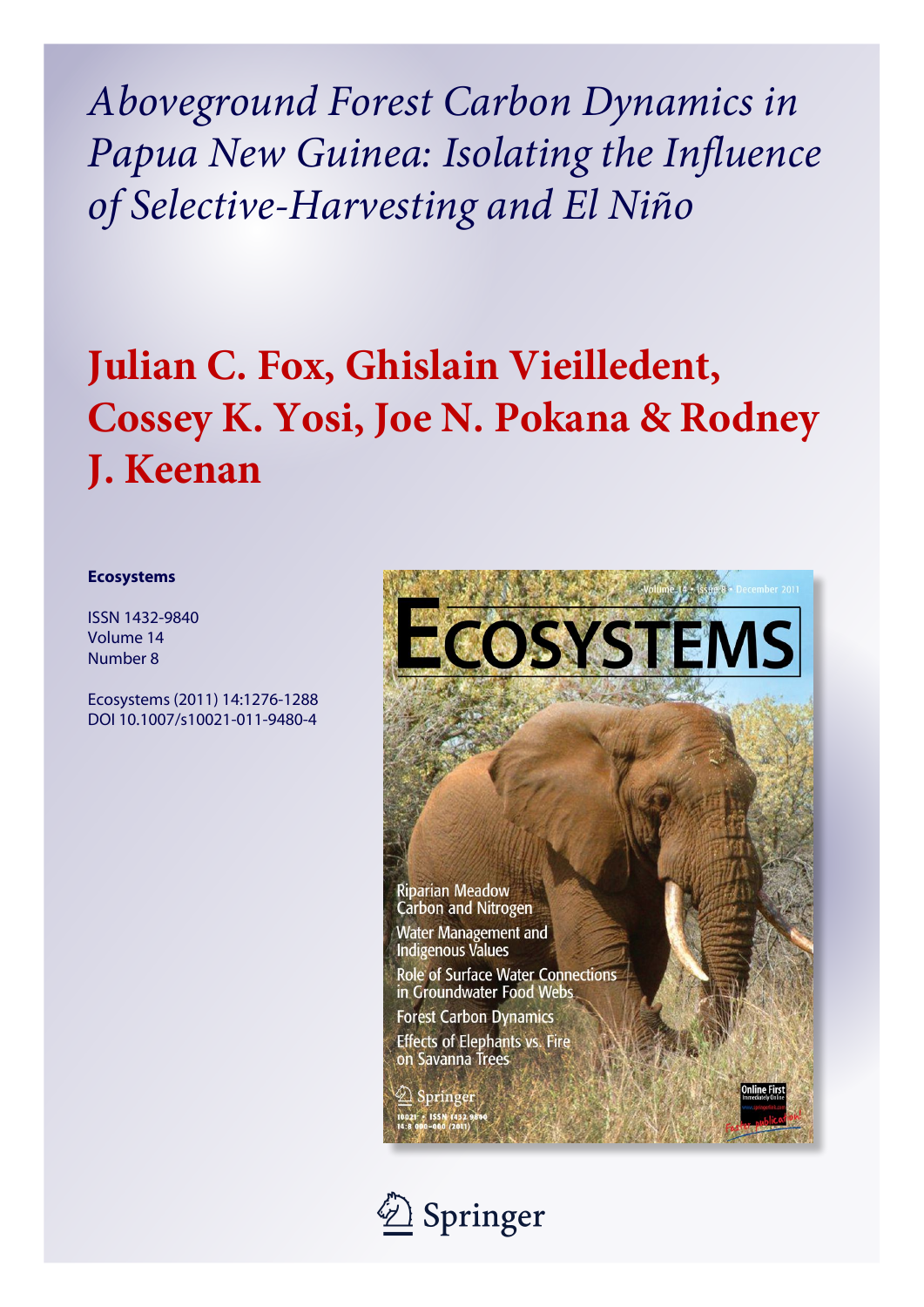# Aboveground Forest Carbon Dynamics in Papua New Guinea: Isolating the Influence of Selective-Harvesting and El Niño

Julian C. Fox, $^{1\star}$  Ghislain Vieilledent, $^{2,3}$  Cossey K. Yosi, $^{1,4}$  Joe N. Pokana, $^5$ and Rodney J. Keenan<sup>1</sup>

1 Department of Forest and Ecosystem Science, The University of Melbourne Burnley Campus, 500 Yarra Blvd, Richmond, Victoria 3121, Australia; <sup>2</sup> Cirad-UR 105 Forest Ecosystem Goods and Services, TA C-105/D, Campus International de Baillarguet, 34398 Montpellier Cedex 5, France; <sup>3</sup>Cirad-Madagascar-DRP Forêt et Biodiversité, BP 904, 101 Ambatobe, Antananarivo, Madagascar;<br><sup>4</sup>Panua Now Cuinea Ferest Besearch Institute, PO Box 314, Lae 411, Merche Province, Panua Now Cui Papua New Guinea Forest Research Institute, PO Box 314, Lae 411, Morobe Province, Papua New Guinea; <sup>5</sup> Papua New Guinea Office of Climate Change and Development, PO Box 6601, Boroko 111, Papua New Guinea

# **ABSTRACT**

Assessment of forest carbon (C) stock and sequestration and the influence of forest harvesting and climatic variations are important issues in global forest ecology. Quantitative studies of the C balance of tropical forests, such as those in Papua New Guinea (PNG), are also required for forest-based climate change mitigation initiatives. We develop a hierarchical Bayesian model (HBM) of aboveground forest C stock and sequestration in primary, selectively harvested, and El Niño Southern Oscillation (ENSO)effected lowland tropical forest from 15 years of Permanent Sample Plot (PSP) census data for PNG consisting of 121 plots in selectively harvested forest, and 35 plots in primary forest. Model parameters indicated: C stock in aboveground live biomass (AGLB) of  $137 \pm 9$  (95% confidence interval (CI)) MgC ha<sup>-1</sup> in primary forest, compared with 62  $\pm$  18  $MgC$  ha<sup>-1</sup> for selectively harvested forest (55%

Received 31 May 2011; accepted 9 August 2011; published online 7 September 2011

\*Corresponding author; e-mail: jcfox@unimelb.edu.au

difference); C sequestration in primary forest of  $0.23 \pm 1.70$  MgC ha<sup>-1</sup> y<sup>-1</sup>, which was lower than in selectively harvested forest,  $1.12 \pm 3.41$  MgC ha<sup>-1</sup>  $y^{-1}$ ; ENSO-induced fire resulted in significant C emissions ( $-6.87 \pm 3.94$  MgC ha<sup>-1</sup> y<sup>-1</sup>). High variability between PSPs in C stock and C sequestration rates necessitated random plot effects for both stock and sequestration. The HBM approach allowed inclusion of hierarchical autocorrelation, providing valid CIs on model parameters and efficient estimation. The HBM model has provided quantitative insights on the C balance of PNG's forests that can be used as inputs for climate change mitigation initiatives.

Key words: biomass; sequestration; degradation; selective-harvesting; REDD+; carbon; bayesian; hierarchical.

## **INTRODUCTION**

Tropical forests cover 10% of global land area but remain a scientific frontier due to structural and biological complexity and high temporal variability associated with complex successional processes (Chambers and others 2001). A constraint is the limited number of long-term studies quantifying

Author Contributions: Julian C. Fox performed research, analyzed data, and wrote the paper. Ghislain Vieilledent contributed new methods and models, analyzed data and contributed to writing of the paper. Rodney J. Keenan conceived of the study and contributed to writing of the paper. Cossey K. Yosi and Joe N. Pokana were responsible for data collection, data analysis, and contributed to writing of the paper.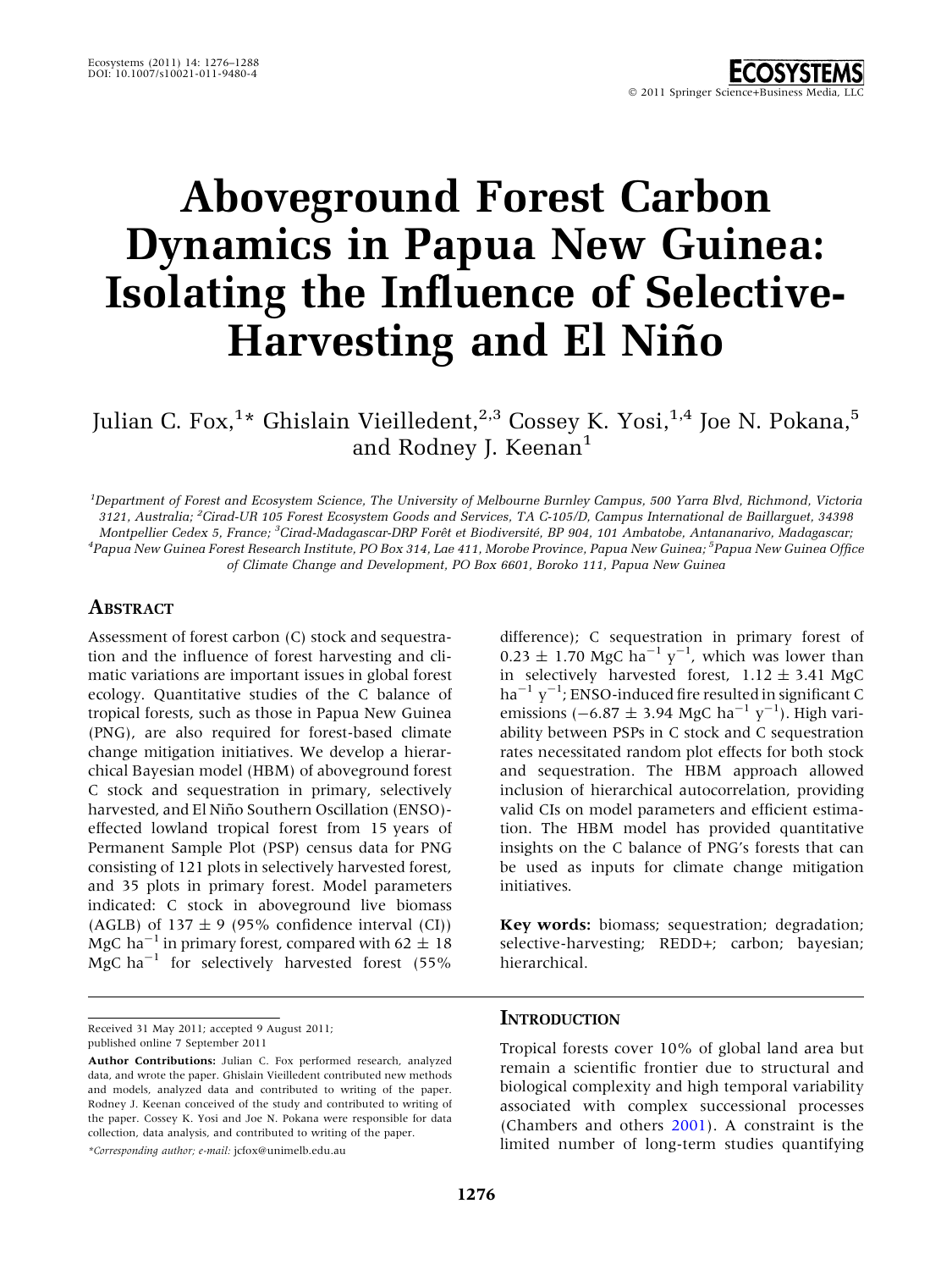tropical forest dynamics and the affects of anthropogenic and natural disturbances, such as harvesting and fire (Clark and others 2001b; Lewis and others 2009). Long-term studies, whilst difficult to maintain, especially in developing countries, are essential to the development and testing of hypotheses regarding processes and rates of ecological recovery following disturbance, both anthropogenic and natural (Taylor and others 2008). In this study, we report on a spatially and temporally extensive Permanent Sample Plot (PSP) network in the forests of Papua New Guinea (PNG) and examine the impact of selective-harvesting and the El Niño Southern Oscillation (ENSO)-induced fires on aboveground forest carbon (C) stock and C sequestration. To achieve this, we develop a hierarchical Bayesian model (HBM) and derive parameters that can be used to estimate the C and CO2 balance of selective-harvesting, forest regeneration and degradation after fire, which are important inputs for climate change mitigation initiatives.

There is still considerable debate over carbon dynamics in primary tropical forests. Field measurements of C stock change suggest that primary tropical forests are a significant C sink (Phillips and others 1998; Baker and others 2004a). For example, Lewis and others (2009) examined C stock development for PSPs in Africa and reported that primary forest is on average sequestering C at the rate of 0.63 MgC ha<sup>-1</sup> y<sup>-1</sup> with a bootstrapped 95% confidence interval (CI) 0.22–0.94. The study of Lewis and others (2009) is consistent with other studies on the C balance of forests (Phillips and others 1998; Baker and others 2004a), in that they combine PSP measurements across time and space, and report an average and a 95% CI. This is despite studies observing strong spatial and site-based variability in C stock (for example Malhi and others 2006). Other authors suggest that primary forest should be in equilibrium with C sequestration in growth largely balanced by C emissions due to mortality and decomposition (Clark and others 2001b; Wright 2005; Sierra and others 2007). The role of recovering forest as a C source or a C sink remains poorly understood (Grassi and others 2008; Olander and others 2008; Ramankutty and others 2007), and there is a contention over the extent and recovery of forests in PNG after selective-harvesting (Shearman and others 2009; Filer and others 2009; Shearman and others 2010). Studies elsewhere suggest that species differences in wood density are an important consideration in assessing rates of carbon sequestration in tropical regrowth forests (Baker and others 2009; Malhi

and others 2004). Other disturbances have also been important in PNG forests. In 1997 and 1998, the twentieth century's most intense ENSO event provoked severe droughts across equatorial tropical forests that induced forest fires and severely affected the C stock (Nepstad and others 2004). Catastrophic mortality events such as fires drive tropical forest structure and dynamics (Connell and Slatyer 1978; Johns 1986, 1989), and their impact needs further investigation (Phillips and others 2004).

Tropical forests play a crucial role in the global C cycle through the storage and sequestration of C in living forest biomass. This has been recognized with the international climate change mitigation initiative to reduce emissions from deforestation and forest degradation (REDD+) coupled with the enhancement of forest C stocks through forest restoration, sustainable forest management and forest conservation in developing tropical countries (UNFCCC 2009, 2010; Fox and others 2011b). Mitigation initiatives such as REDD+ can potentially offer economic, environmental and social benefits with the intersection of carbon markets, climate and environmental protection and, if implemented appropriately, could provide wider social and economic opportunities for indigenous people in developing tropical countries.

Papua New Guinea has approximately 33 million (M) ha of tropical forests (Shearman and others 2008), which have been subject to a high rate of conversion due to timber harvesting and agriculture (Shearman and others 2009; Filer and others 2009), and has, therefore, become a focus of REDD+ initiatives. However, significant policy, institutional and technical challenges need to be overcome before REDD+ becomes operational (Howes 2009; Melick 2010). Technical challenges include: estimation of forest C stock in different forest types (Gibbs and others 2007; Fox and others 2010); change in these stocks due to forest harvesting (Kauffman and others 2009) and forest fires (Phillips and others 2004); and estimating rates of C sequestration in primary and regenerating forests across the forest estate (Olander and others 2008). Fox and others (2010) presented a methodology for estimating forest C from PSPs, and reported the first estimates of forest carbon in lowland tropical forest in PNG. Bryan and others (2010) also reported estimates of forest carbon based on a range of data sources from PNG. However, it is the change in forest C pools over space and time and consequent emissions of carbon dioxide to, or removals from (uptake of C in living biomass), the atmosphere due to different land-use activities that are most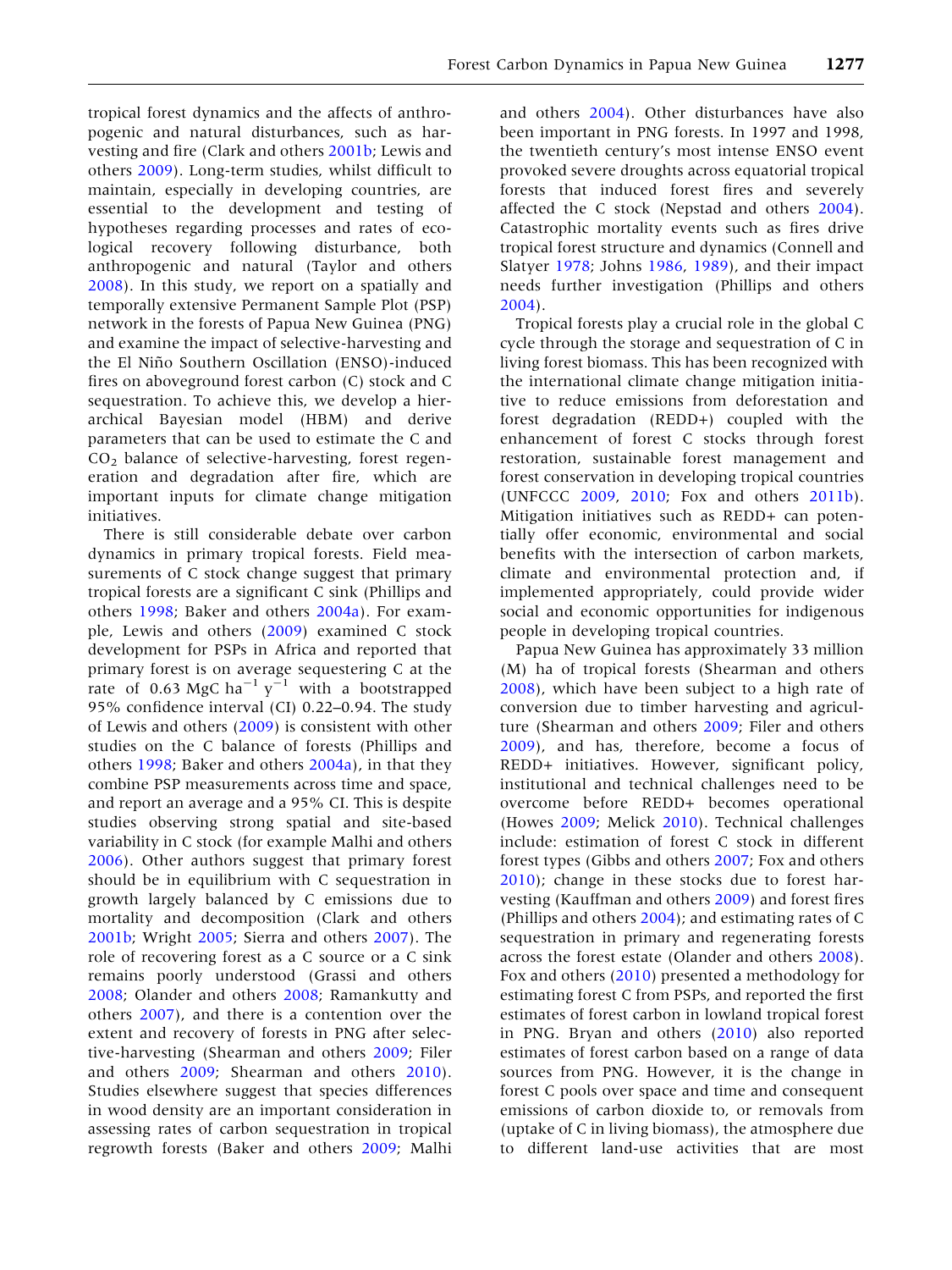important for REDD+ implementation (Gibbs and others 2007). Purchasers of reduced emission credits (whether they be international organizations, other countries or corporate entities) will require assurance that estimates of C stock, C sequestration and reductions in net  $CO<sub>2</sub>$  emissions are accurate and precise. All these challenges have high scientific currency given the urgency of climate change mitigation coupled with the loss of biodiversity associated with deforestation and degradation in the tropics (Venter and others 2009; Laurance and others 2011).

Given the importance of discussions on the global carbon balance and the climate mitigation potential of tropical forests, there is a need to identify improved statistical approaches that go beyond simply averaging across datasets and constructing 95% CIs. One of the challenges with statistical analysis of PSP data is autocorrelation between measurements. Autocorrelation results from spatial, temporal or hierarchical variation that is not captured by deterministic model structures (such as a simple mean) reducing estimation efficiency and biasing hypothesis tests on estimated parameters or inferences on the average such as a 95% CI (Fox and others 2001). It is likely that autocorrelation is pervasive in models of forest C stocks and sequestration, as they are parameterized using data that have an implicit hierarchical structure; trees are nested within plots, which are repeatedly measured through time and/or space. Furthermore, studies have observed strong spatial and temporal variation in C stocks (Malhi and Wright 2004); however, examination of the liter-

ature reveals that these variations are rarely accounted for. This is significant given that these models are being used to estimate the C balance of forests and more recently, as quantitative input to forest-based climate change mitigation initiatives.

Hierarchical Bayesian models (HBMs) can facilitate the explicit modelling of autocorrelation (Clark 2005; Clark and Gelfand 2006; Cressie and others 2009). The objective of this study is to test the HBM approach for modelling the forest carbon balance of PNG's forests; for isolating the influence of selective-harvesting and ENSO-induced fires; and providing ecological insights.

# MATERIALS AND METHODS

# PSPs

The PNG Forest Research Institute (PNGFRI) established a system of PSPs in the early 1990s, some in forest immediately after selective-harvesting, and others in primary forest across PNG (Figure 1; Table 1). As can be observed in Table 1, some plot measurements in selectively harvested forest spanned the ENSO event, which induced fires in many lowland tropical forests in PNG in 1997 and 1998 (Barr 1999). The same ENSO event was observed to cause drought and increased tree mortality in Sarawak (Nakagawa and others 2000), and in the Amazon (Cochrane and others 1999; Laurance and others 2004). These PSPs are described in detail elsewhere (Fox and others 2010; Yosi and others 2011), however, the PSP system was designed to effectively sample the range of floristic compositions in lowland tropical forests in PNG (Alder 1998). PSPs



Figure 1. Spatial distribution of PSPs across Papua New Guinea. Note that each location may represent two or more PSPs.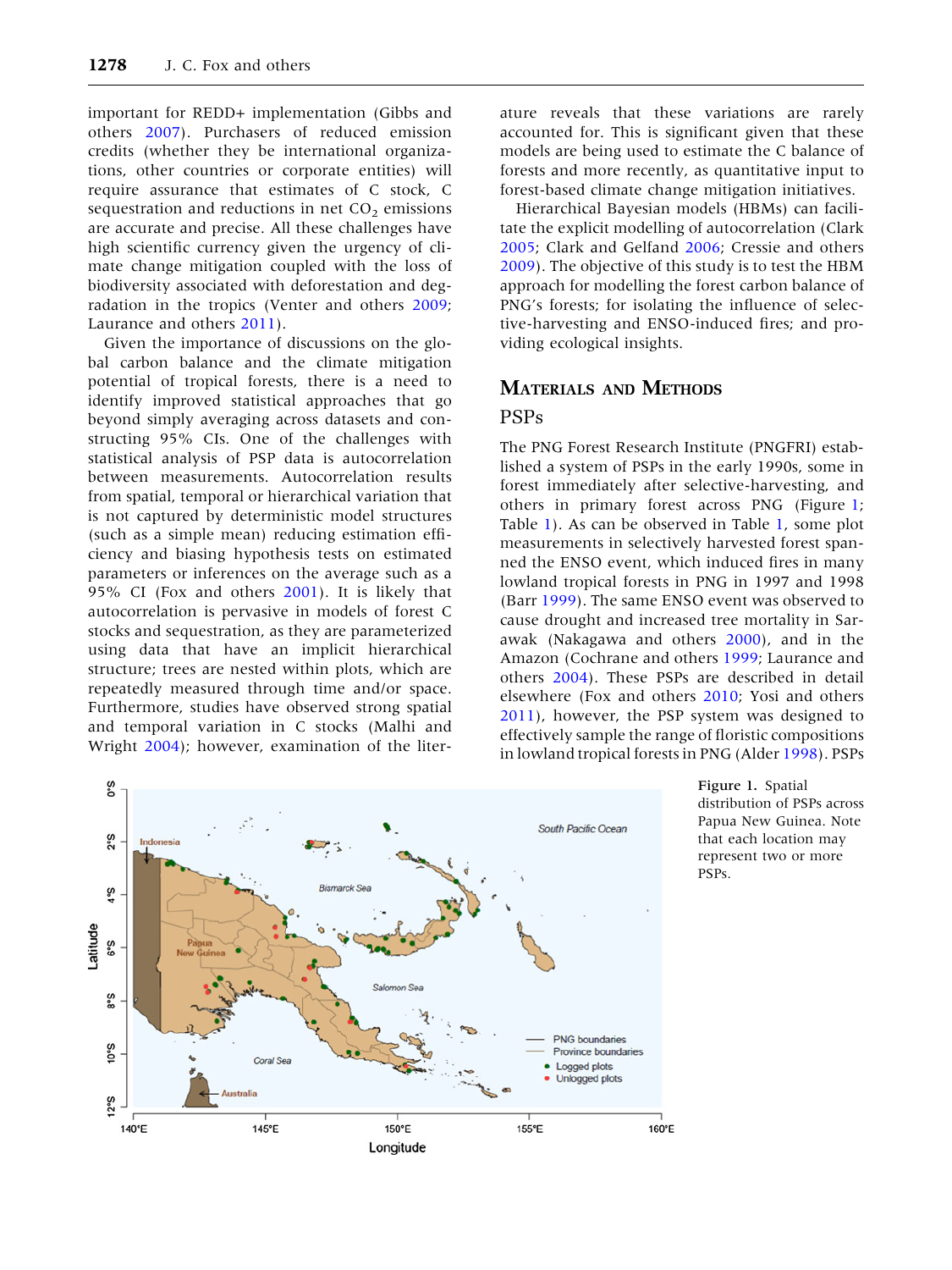| Forest type                         | Disturbance | <b>Plots</b> | 1 Census | 2–4 Census   | $>4$ Census | Total measurements |
|-------------------------------------|-------------|--------------|----------|--------------|-------------|--------------------|
| Harvested                           | ENSO fire   | 23           |          |              |             | 68                 |
|                                     | None        | 98           | 17       | 53           | 28          | 354                |
| Primary                             | None        | 13           |          | <sub>6</sub> |             | 21                 |
| ENSO, El Niño Southern Oscillation. |             |              |          |              |             |                    |

Table 1. Number of Plots and Number of Measurements by Disturbance for the Papua New Guinea Forest Research Institute PSPs

have been established and remeasured from 1990 onwards, at different intervals from annual census to 10 years between census (see Table 1). In summary, PSPs are 1 ha (100 m  $\times$  100 m) in size with all stems greater than 10 cm identified to the species level with diameter at breast height (1.3 m) measured in every census, and measured for height in the first census for each stem. Diameter was measured above the buttress, when a buttress was present. Stem heights for successive remeasurements were estimated using species-specific heightdiameter models described in Fox and others (2010, 2011a). To supplement our limited sample in primary forest (Bryan and others 2011), we included an additional 22 plot measurements of aboveground C as collated by Bryan and others (2010). Each Bryan and others (2010) plot measurement was a single forest census (no repeated measurements) using similar measurement standards as the PSP dataset, that is, stems greater than 10 cm identified to the species level with DBHOB measured for diameter (above the buttress).

Aboveground live biomass (AGLB) was estimated using the wet forest allometry of Chave and others (2005); Eq. 1. The wet forest allometry of Chave and others (2005) includes biomass measurements from PNG (Edwards and Grubb 1977), and was successfully applied to PNG tree measurements in Fox and others  $(2010)$ . For tree *i*, we denoted  $D_i$  the diameter in centimeters (cm),  $H_i$  the total height in meters (m) and  $q_i$  the wood specific gravity in grams per cubic centimeter (g  $cm^{-3}$ ) for each species derived from Eddowes (1977) and the compilation for Asian tropical forest (IPCC 2006). For species with no wood density information (36% of the 686 tree species found in PNG), an average value of 0.477 across all species on PSPs was used (Brown 1997; Chave and others 2003). For plot *j* at date *d*, we denoted  $I_{id}$  the total number of trees with DBH at least 10 cm and we computed AGLB<sub>jd</sub> the aboveground living biomass (Eq. 1). Consistent with previous studies, AGLB will be reported in megagrams per hectare (Mg ha<sup>-1</sup>). For further details of the error correction methodology

and biometric modelling used to estimate AGLB, refer to Fox and others (2010)

$$
AGLB_{jd} = \sum_{i=1}^{J_{jd}} \left[ 0.0776 \times \left( q_i D_i^2 H_i \right)^{0.94} \right] \tag{1}
$$

The C content of biomass is reported assuming that dry biomass is 50% C (Clark and others 2001a; Houghton and others 2001; Malhi and others 2004). We then computed  $C_{id}$ , the carbon stock of plot  $j$  at date  $d$  and applied a multiplier  $(1.1)$  to estimate the contribution of stems with DBH less than 10 cm (Chave and others 2003; Baker and others 2004a; Fox and others 2010) (2).

$$
C_{jd} = \frac{1}{2} \left( AGLB_{jd} \right) \times 1.1 \tag{2}
$$

Details of allometry and AGLB calculations for supplementary primary forest data can be found in Bryan and others (2010). Note that Bryan and others (2010) also used the allometry of Chave and others (2005) to estimate aboveground biomass. Bryan and others (2010) applied a root to shoot ratio of 0.12 for lowland and 0.22 for montane forest to each AGLB estimate. To isolate the AGLB component of C stock, we used the multiplier 0.88 for lowland and 0.78 for montane forest. This resulted in compatible AGLB estimates from Bryan and others (2010) and as measured on the PSPs in this study.

Based on the PNG vegetation classification of Hammermaster and Saunders (1995), our final combined C stock database for PNG was composed of 138 plots in lowland tropical forest (0–1,000 m asl); 7 plots in lower-montane (1,000–2,000 m asl); and 11 plots in mid-montane forest (2,000–3,000 m asl).

# Hierarchical Bayesian Model for C Dynamics

We modelled C stock and sequestration using a hierarchical state-space Bayesian model (Cressie and others 2009). We benchmark all sequential measurements using a starting date (d in Eq 1 and 2) as  $t_{\alpha}$ , which corresponds to either the first measurement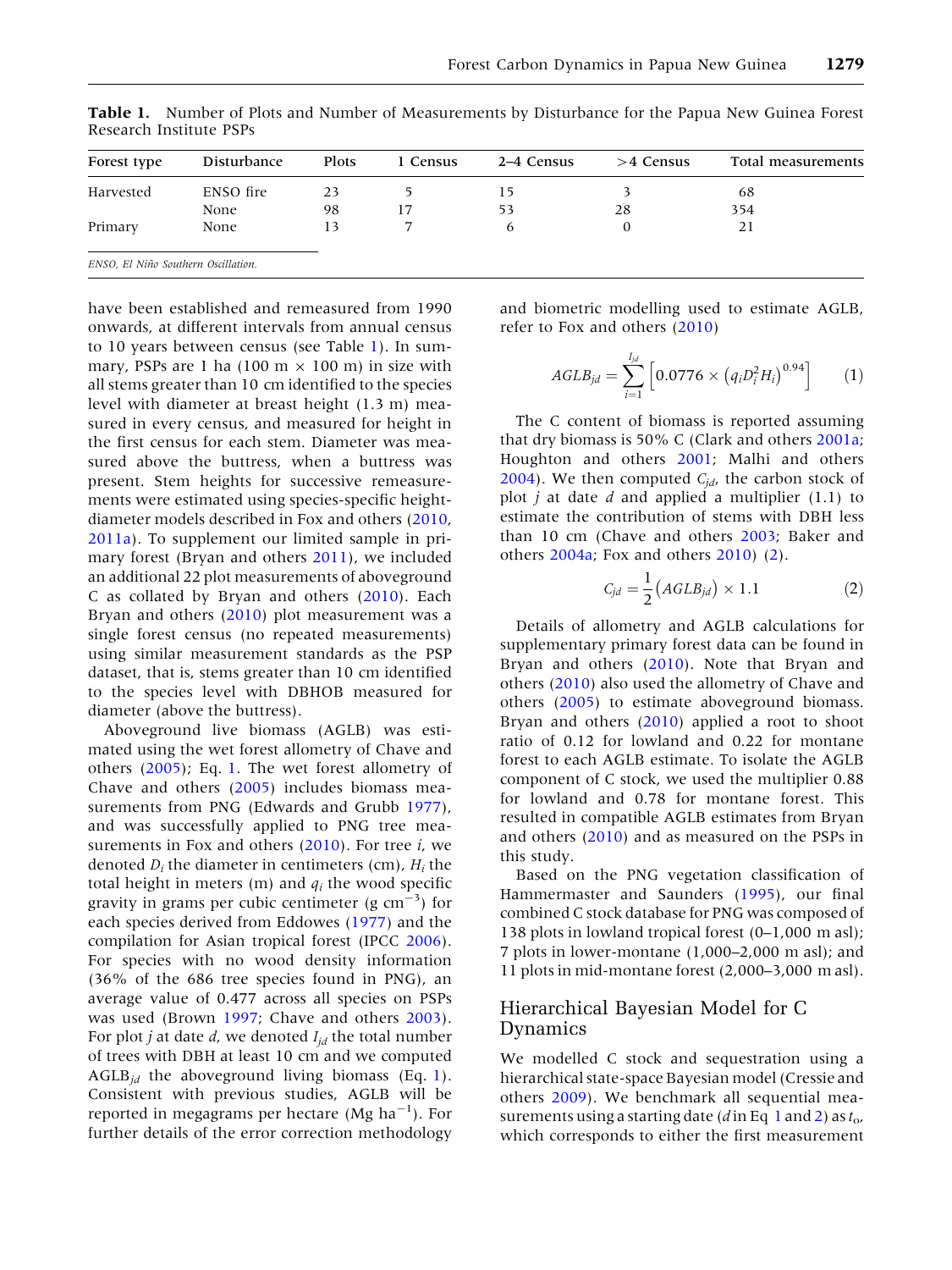for primary (undisturbed) plots or the date of disturbance (selective-harvesting or year of fire disturbance (1997 or 1998) for fire affected plots) for disturbed plots. By benchmarking plots in this way, we can test for differences in the C stock and C sequestration rates for the three types of plots. We use random plot effects to account for the hierarchical structure of the data. We incorporate year of measurement as a random effect to account for temporal variation, that is, the influence of annual variations in environment and climate on stock and sequestration.

We use the notation  $N(\mu, V)$  to define the Normal distribution with mean  $\mu$  and variance V and the notation  $IG(s, r)$  to defined the Inverse-Gamma distribution with shape  $s$  and rate  $r$ . We assumed that  $C_{id}$  was normally distributed, with variance  $\sigma^2$ and with mean equal to a linear function of  $t$  (time) with intercept  $a$  and slope  $b$ . The intercept  $a$  indicated the initial C stock, whereas the slope  $b$  indicated the sequestration rate reported in megagrams C per hectare per year (MgC ha<sup>-1</sup>  $y^{-1}$ ) (3).

$$
C_{jd} \sim N\big(a_j + b_j t, \sigma^2\big) \tag{3}
$$

In Eq. 3, we present a linear model of C stock over time, however, studies have suggested that C stock in forest recovering from disturbance should follow an initially exponential trend with an asymptotic tendency as the forest approaches full recovery (Brown and Lugo 1990; Hughes and others 1999). Following this we fitted a modified Chapman-Richards (Zeide 1993) model to selectively harvested PSPs. The modified Eq. 4 is an asymptotic non-linear model, as applied to C accumulation after disturbance by Brack and others (2006) (Eq. 4);

$$
C_{jd} \sim N\Big(a_j + b_j\Big(e^{-\frac{c_j}{l}}\Big), \sigma^2\Big) \tag{4}
$$

where the intercept *a* indicated the initial C stock, parameter b indicated upper asymptote, and parameter  $c$  represents the shape of the curve to this asymptote (Brack and others 2006).

## The Full Model (Model 1)

We fitted a full model (denoted Model 1) inclusive of (i) fixed effect  $\alpha_{\{a,b\},S}$  for plot status  $S(S = P$  for primary forest, H for selectively harvested and B for burned plots) on both the slope  $b$  and the intercept *a*, (ii) fixed effect  $\gamma_{\{a,b\},\{A,T,R\}}$  for altitude A, mean annual temperature  $\overline{T}$  and annual rainfall  $R$  on both the slope and the intercept, (iii) plot random effects  $\beta_{\{a,b\}}$  on both the slope and the intercept and (iv) annual random effects  $\delta_a$  on the year of measurement for temporal variation. Elevation, temperature and precipitation were derived from the global high resolution climate surfaces of Hijmans and others (2005) and were normalized using the function  $f(x) = \frac{x - E(x)}{S_D(x)}$  to facilitate Markov Chain Monte Carlo (MCMC) convergence.

The intercept  $a$  and slope  $b$  for Model 1 can be defined as follows;

$$
a_j = \alpha_{a,S} + \beta_{a,j} + \gamma_{a,A}f(A) + \gamma_{a,T}f(T) + \gamma_{a,R}f(R) + \delta_{a,d}
$$
\n(5)

$$
b_j = \alpha_{b,S} + \beta_{b,j} + \gamma_{b,A} f(A) + \gamma_{b,T} f(T) + \gamma_{b,R} f(R)
$$
 (6)

We assumed a hierarchical structure for the model defining first-level priors for the plot random effects:  $\beta_{\{a,b\}} \sim N(0, V_{\{a,b\},\beta})$  and for the annual random<br>offerts:  $\beta_{\{A,b\},\beta}$  and for the annual random  $P_{\{a,b\}} \to P_{\{x,b\},\beta}$  and for the annual random<br>effects:  $\delta_{a,d} \sim N(0, V_{a,\delta})$ . Second-level priors were assumed to be non-informative with large variances. For parameters denoted  $\alpha$  :  $\alpha \sim N(0, 1.0 \times 10^6)$ , for parameters denoted  $\gamma$  :  $\gamma \sim N(0, 1.0 \times 10^6)$ , for variance parameters denoted V and  $\sigma^2 : V, \sigma^2 \sim IG$  $(1.0 \times 10^{-3}, 1.0 \times 10^{-3}).$ 

## Model Fitting

The conditional posterior for each parameter was obtained using a Gibbs sampler (Gelfand and Smith 1990) available through the JAGS software (http:// www-fis.iarc.fr/~martyn/software/jags/http://wwwfis.iarc.fr/~martyn/software/jags/). We ran two MCMC simulations of 200,000 iterations. The 'burn-in' period was set to 100,000 iterations and the 'thinning' to 1/200. We then obtained 1,000 estimations for each parameter. We checked chain convergence using the Gelman Rubin statistic (Gelman and others 2003). We note that a hierarchical model with similar specification could have been fitted in the maximum likelihood framework using Generalized Linear Mixed Models, but an advantage of the Bayesian approach is the flexibility in model specification.

#### Model Comparison

We compared the full Model (Model 1) with two simpler models, denoted Model 2 and Model 3. Model 2 included only (i) fixed effects  $\alpha_{\{a,b\},S}$  of plot status S on the slope and intercept and (ii) random plot effects  $\beta_{\{a,b\}}$  on the slope and the intercept. In Model 2 covariates for Altitude, Precipitation and Temperature were not included, and neither was the random effect on the year of measurement. Examination of parameter estimates and model diagnostics for Model 1 indicated that neither environmental covariates nor the random effect on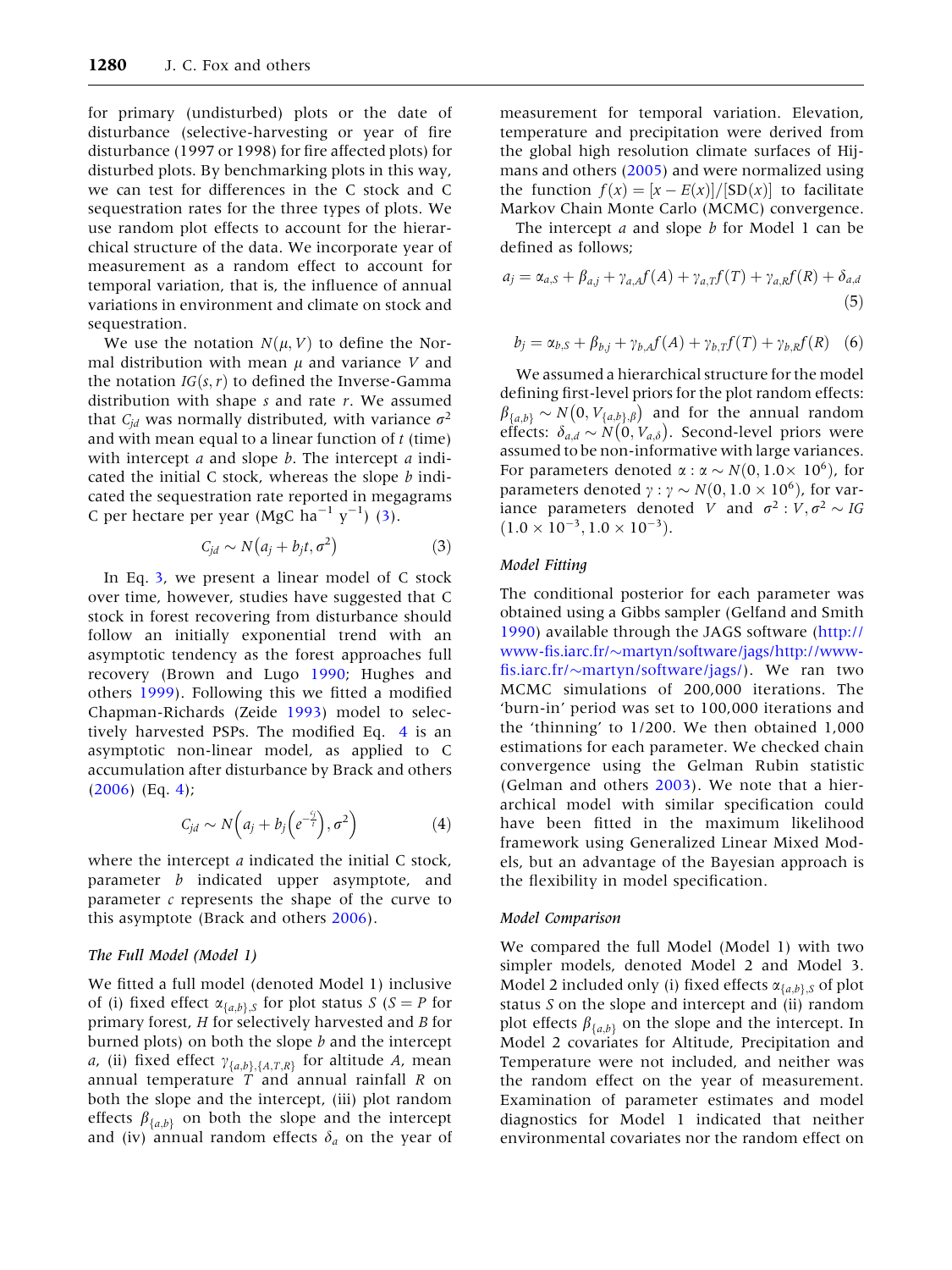the year of measurement were significant (see 'Results' section). Model 3 included only fixed effects  $\alpha_{\{a,b\},S}$  of the plot status S on the slope and intercept. Model 3 did not include any random effects and is analogous to a classical linear model.

The DIC (Deviance Information Criterion) was used to compare models. The DIC is the sum of the mean deviance (with Deviance  $=-2$  log(likelihood)) and the number of parameters pD. A difference of more than 10 is taken as a rough index of difference between two models and rules out the model with the higher DIC (Spiegelhalter and others 2002). When the DIC difference is less than 10, the best model is the one with the lower number of parameters pD, in accordance with the parsimony principle.

### Parameter Significance

From the posterior distribution of each parameter, we computed a credible 95% CI. If the interval included zero, we assumed that the parameter was not significantly different from zero.

#### Predictive Posterior of the Carbon Stock

We computed the predictive posterior  $\pi$  of  $c(t)$ , the carbon stock at time  $t$  (7). The predictive posterior included variability in the process (for example, plot variability) and parameter uncertainty. We denoted  $\Theta$  the vector of parameters.

$$
\pi(C(t)) = \int_{\Theta} \pi(C(t)|\Theta)\pi(\Theta)d\Theta \tag{7}
$$

# **RESULTS**

# C Stock Trends Across PSP Remeasurements

#### Selectively Harvested PSPs

There were a range of trends in C stock observed on selectively harvested PSPs. For example, there was an exponential trend for Giluwe01 and Oomsi02 (Figure 2); a concave curvature with increasing sequestration after disturbance for Pasma01 and Umbuk01; and a linear trend for Mokol01 and Wasap01. Some PSPs exhibited high rates of C sequestration (above 3 MgC ha<sup>-1</sup>  $y^{-1}$ ; Wasap01, Mokol01, Oomsi02), whereas others (Giluw01, Pasma01 and Umbuk01) indicated lower rates below 1.7 MgC ha<sup>-1</sup>  $y^{-1}$ . The modified Chapman-Richards (Eq. 4) provided no improvement in fit when compared to a linear model of C sequestration for selectively harvested PSPs. This is most likely because our measurement period (maximum of 23 years, but often below 15 years) was not long

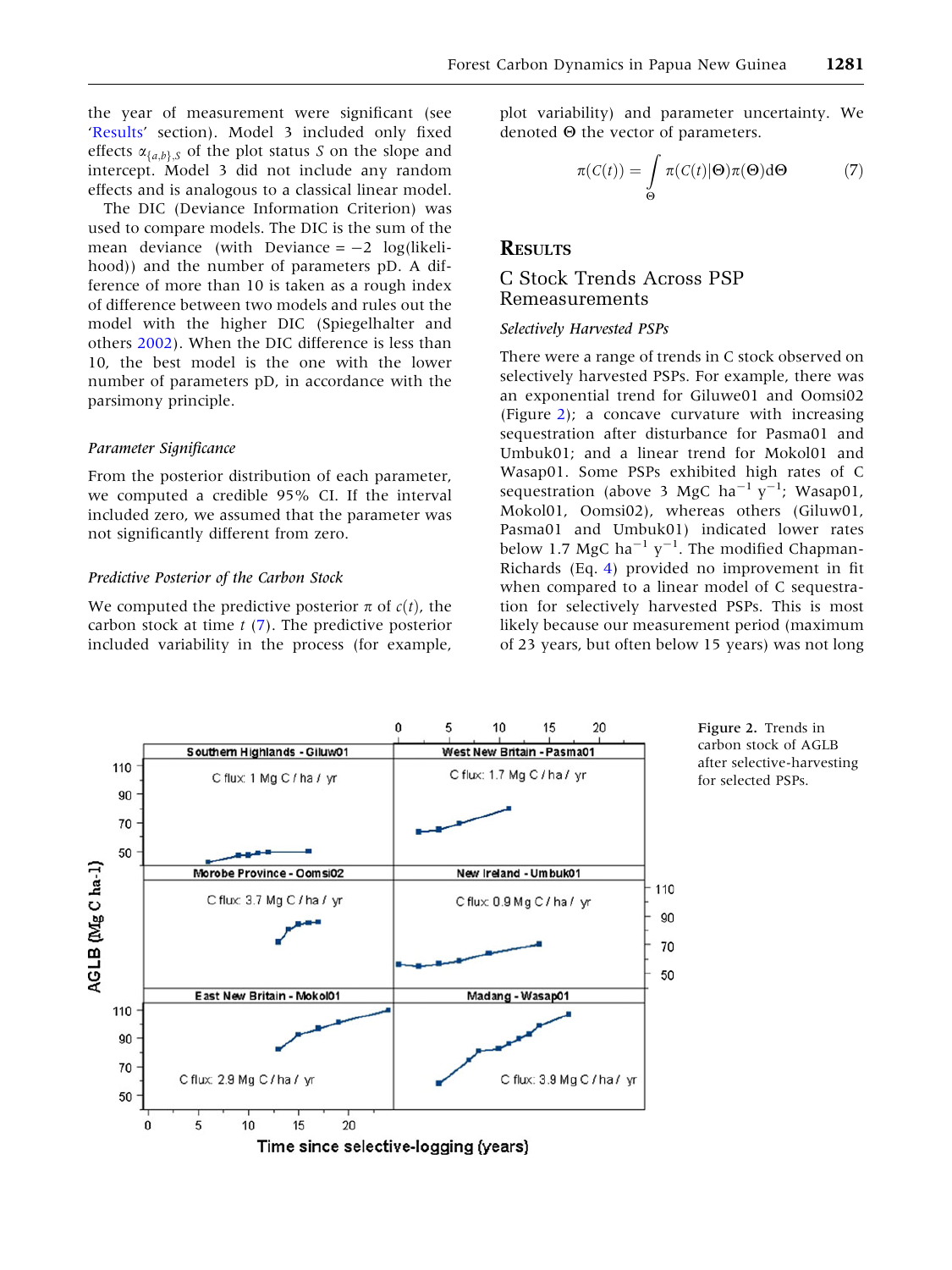enough for the expression of a sigmoidal or nonlinear tendency in C stock change.

### Overall Trends

To examine mean trends and variability in the PNG PSP data, we constructed a graph (Figure 3) with measurements benchmarked against either the first measurement for primary plots or the date of disturbance (selective-harvesting; 1997 or 1998 for fire affected plots) for disturbed plots.

C stock and sequestration are highly variable across the PSPs. Carbon stock in primary forest PSPs is generally (but not uniformly) higher than in selectively harvested and burned PSPs. Carbon sequestration is generally positive on selectively harvested PSPs and negative on PSPs burned in 1997 or 1998 (Figure 3).

# HBM Model Selection

The estimated variation (assessed using DIC) is equivalent for models 1 and 2, which both include random effects, but is far larger for Model 3, which only includes fixed effects (Table 2). Despite having the same DIC, Model 2 is superior to Model 1 because it is more parsimonious, having fewer parameters ( $pD = 319$ ). None of the parameters for Altitude, Rainfall and Temperature, nor random effects on the year of measurement (temporal variation), were significantly different from zero.



Figure 3. All data for permanent sample plot remeasurements. Note that time zero is the first measurement for primary plots; the date of selective-harvesting for harvested plots; or 1998 for fire affected plots.

Therefore, Model 2 was the preferred model for estimating C stock and sequestration.

## Parameter Estimates

The HBM approach was used to determine C stock at  $t_0$  and the average C sequestration across re-measurements for primary, harvested and ENSO-burned PSPs (Table 3; Figure 4). Carbon stock in primary forest  $(137 \pm 9 \text{ MgC ha}^{-1})$  is significantly higher than in harvested (62  $\pm$  18 MgC ha<sup>-1</sup>) and burned (70  $\pm$  26 MgC ha<sup>-1</sup>) forest (Table 3). Carbon sequestration in harvested forest (1.12  $\pm$ 3.41 MgC  $\hat{h}a^{-1}y^{-1}$ ) is higher than C sequestration in primary forest (0.23  $\pm$  1.70), but neither were significantly different from zero. Carbon sequestration in burned forest ( $-6.87 \pm 3.98$ ) is significantly negative. If we assume that primary and selectively harvested forest C stocks are representative averages across forest types and regions, then the reduction in C stock due to selective-harvesting  $(\Delta C_{\text{SH}})$  is on average 75 MgC  $ha^{-1}$  (55%). We can construct an additive 95% CI for  $\Delta C_{SH}$  as 75  $\pm$  25 MgC ha<sup>-1</sup> (or  $55 \pm 18\%$ ).

There was a significant variance in the plot random effect for both the intercept (C stock at  $t_0$ ;  $V_{\alpha\beta}$  = 641.4) and the slope (C sequestration rate;  $V_{b,\beta} = 1.29$ ) indicating that plot to plot variation in C stock at  $t_0$  and C sequestration was high. The insignificance of covariates for temperature, rainfall and altitude suggests that C stock and sequestration are not driven by short-term environmental and climatic variation, but rather differences in forest types and species composition and the degree of disturbance from selective-harvesting or fire.

Comparing CIs for the parameters (Table 3) when random plot effects are included (Model 2) and excluded (Model 3) indicates that CIs are narrower for all parameters for Model 3. This creates a false impression of precision in parameter estimates. When hierarchical variability is included in Model 2, CIs that reflect the true precision of parameter estimates result. Model 2 also explained far more variability in the data as indicated by the lower deviance (Table 2). This is due to the high

Table 2. Model Comparison

|         | Deviance | pD  | DIC  |
|---------|----------|-----|------|
| Model 1 | 2827     | 343 | 3170 |
| Model 2 | 2851     | 319 | 3170 |
| Model 3 | 4100     |     | 4107 |

DIC, Deviance Information Criterion; pD, the number of parameters.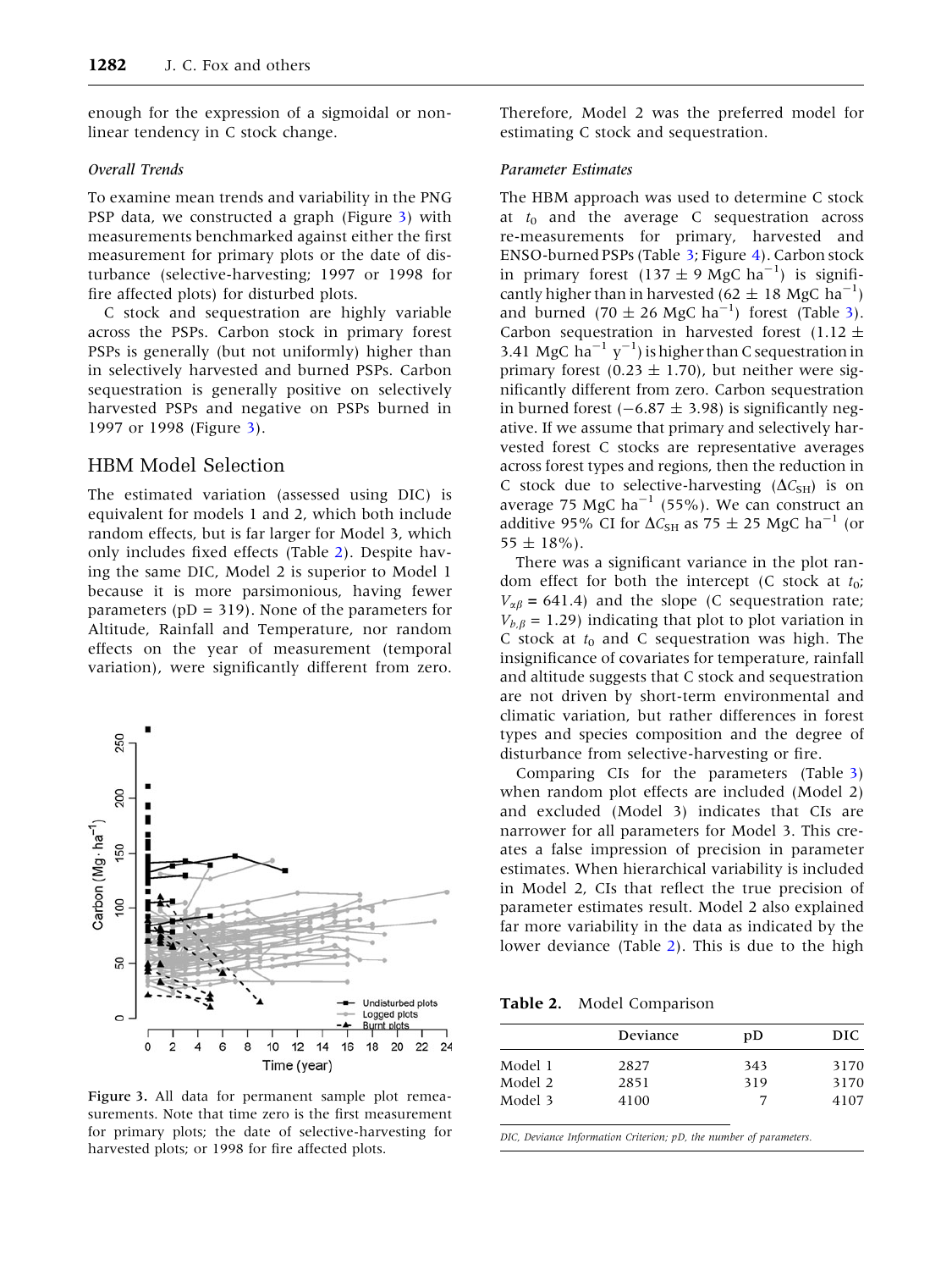| Parameter                                      | Explanation                                 | Parameter estimate   | 95% CI M2 <sup>2</sup> | 95% CI M3 <sup>3</sup> |  |
|------------------------------------------------|---------------------------------------------|----------------------|------------------------|------------------------|--|
| $a_{\rm p}$                                    | C stock $t_0$ —Primary                      | 137.00 <sup>1</sup>  | $\pm 0.62$             | $\pm 6.90$             |  |
| $a_{\rm H}$                                    | C stock $t_0$ —Harvested                    | $61.74$ <sup>1</sup> | $\pm$ 18.34            | $\pm 7.53$             |  |
| $a_{\rm B}$                                    | C stock $t_0$ —Burned                       | 70.17 <sup>1</sup>   | ±25.93                 | ±13.91                 |  |
| $b_{\rm P}$                                    | C sequestration—Primary                     | 0.23                 | $\pm 1.70$             | $\pm 1.11$             |  |
| $b_{\rm H}$                                    | C sequestration—Harvested                   | 1.12                 | $\pm 3.41$             | $\pm 2.93$             |  |
| $b_{\rm B}$                                    | C sequestration-Burned                      | $-6.87$ <sup>1</sup> | $\pm$ 3.98             | $\pm$ 3.10             |  |
| $V_{a,\beta}$                                  | Variance on plot random effect on intercept | 641.40 <sup>1</sup>  | ±140.17                |                        |  |
|                                                | Variance on plot random effect on slope     | 1.29 <sup>1</sup>    | $\pm 0.85$             |                        |  |
| $V_{b,\beta}$ <sub><math>\sigma^2</math></sub> | Variance                                    | $30.92^1$            | $\pm 6.26$             | $\pm 63.47$            |  |

Table 3. Parameter Estimates for Model 2

<sup>1</sup> Parameter estimate is significantly different from zero, <sup>2</sup> Credible 95% CI for Model 2 inclusive of random plot effects, <sup>3</sup> 95% CI for Model 3 with no random effects.



Figure 4. Predicted posterior for a hierarchical Bayesian model with green solid line for primary plots, blue solid line for selectively harvested plots, and red solid line for plots affected by El Niño Southern Oscillation-induced fires in either 1997 or 1998. Dashed lines in each posterior indicate 95% CIs inclusive of random plot variability on the intercept and slope (Color figure online).

plot to plot variability in the intercept and slope, which is captured using random parameters.

## **DISCUSSION**

Selective-harvesting results in the displacement of living forest biomass to non-living biomass, a component of which is taken off site as wood products with the remaining displacement termed collateral damage and becoming decomposing residue on the forest floor (Blanc and others 2009). Collateral damage in tropical forest harvesting can be large and consists of crown material, peripheral trees that are affected during tree felling and that subsequently die, and tree boles used for bridge, road and deck construction (Johns and others 1996; Feldpausch and others 2005). The enhanced pool of decomposing residue resulting from collateral damage in disturbed forest can be a significant source of  $CO<sub>2</sub>$  emissions (Keller and others 2004; Feldpausch and others 2005).

Although our sample of primary forest plots is small, we can estimate the reduction in C stock due to selective-harvesting (75  $\pm$  25 MgC ha<sup>-1</sup>). This provides an estimate of the displacement of living aboveground biomass to collateral damage and wood products. However, our comparison is unbalanced and unmatched; we have far more observations in selectively harvested forest, and plots were not designed for this comparison. Matched plots in adjoining primary and selectively harvested forest would provide a more valid comparison (Bryan and others 2011). Nevertheless, an initial estimate of a 55% reduction in AGLB is a useful indicative figure for calculations of reductions in aboveground forest C due to commercial selective-harvesting in PNG. Similar reductions have been observed elsewhere, with surprising consistency: Lasco and others (2006), Tangki and Chappell (2008), Feldpausch and others 2005 and Gerwing (2002) all observed 50% reductions in AGB in the Philippines, Borneo, Southern Amazon and Brazilian Amazon, respectively.

Estimated reduction in C stock due to selectiveharvesting can be used for preliminary national estimates of harvesting related emissions. The PNG Forest Authority estimates that the area subject to selective-harvesting between 1961 and 2002 is approximately 3.4 million (M) hectares (PNGFA 2007). Based on our estimate of C reduction due to harvesting this equates to a total displacement of  $255 \pm 85$  Teragram C (TgC; million MgC) and an average annual displacement of  $6 \pm 2$  TgC y<sup>-1</sup>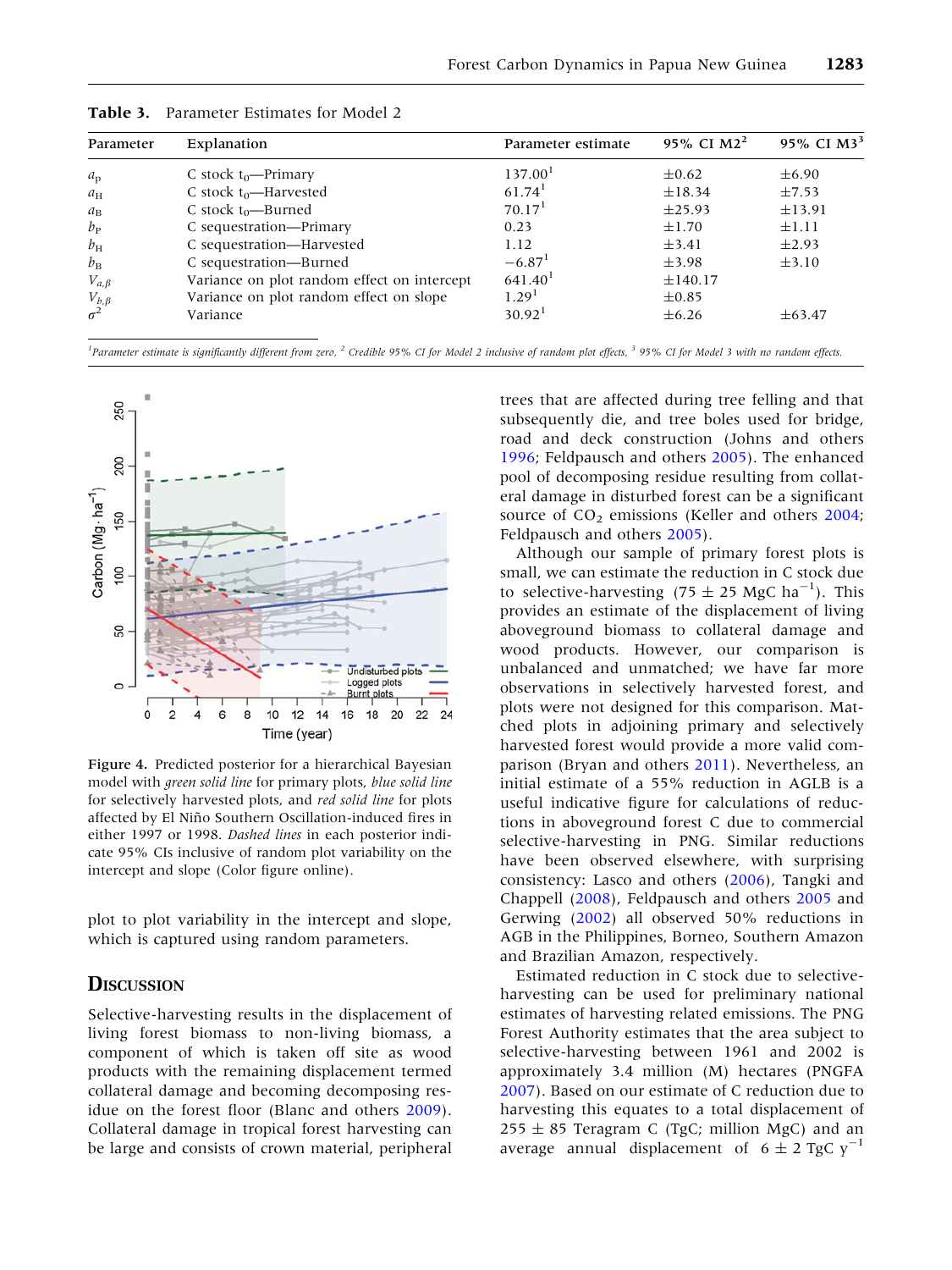from living to non-living AGB. Over this period, approximately 43 M  $m<sup>3</sup>$  of logs have been removed from PNG's native forests (Bank of Papua New Guinea (Various years); SGS (Various years)). If we assume 33% recovery of raw logs into timber products (Blanc and others 2009), and an average wood density for exported logs of 0.58 g  $\text{cm}^{-3}$  (Fox and Keenan 2011), then approximately 5 TgC will have been stored in timber products over this time. By this supposition, approximately  $250 \pm 85$  TgC is either collateral damage left in the forest to decompose or is sawmilling residue. Decomposition of biomass in tropical forests occurs rapidly with woody material completely decomposed with the C fraction emitted as  $CO<sub>2</sub>$  after 15 years (Keller and others 2004; Chambers and others 2000). Assuming complete decomposition of collateral damage and sawmilling residue (which is often combusted), approximately 917  $\pm$  312 TgCO<sub>2</sub> has been emitted due to selective-harvesting in PNG between 1961 and 2002. The year to year variability in emissions will be high due to variability in the rate of timber harvesting, particularly over the last 10 years (Bank of Papua New Guinea 2009).

There is high variability in previous estimates of C sequestration in secondary tropical forest. Some studies indicate less than 2.5 MgC ha<sup>-1</sup>  $y^{-1}$ (Brown and Lugo 1990), whereas others indicate sequestration of between 7.5 and 10 MgC ha<sup>-1</sup>  $y^{-1}$ (Hughes and others 1999; Scatena and others 1993), with many studies falling in the middle of this range with sequestration between 2.5 and 7.5 MgC ha<sup>-1</sup> y<sup>-1</sup> (Fehse and others 2002; Uhl and Jordan 1984). Many of these studies were for heavily disturbed forest in early successional phases where sequestration is dominated by the growth of pioneers (Fehse and others 2002). Our analysis included species-specific wood densities (Fox and others 2010) to capture the true C contribution of low wood density pioneers (Baker and others 2004a). A very large 95% CI  $(\pm 3.41)$  on the parameter indicated high variability in C sequestration after selective-harvesting, possibly due to variation in successional stage, forest type, level of disturbance, edaphic conditions and the climatic regime in the period following disturbance. On average, observed C sequestration in regrowth in PNG was at the lower end of the range described above  $(1.12 \pm 3.41 \text{ MgC ha}^{-1} \text{ y}^{-1}$ , generally below 5 MgC ha<sup>-1</sup>  $y^{-1}$ ). This may be due to the lower levels of disturbance relative to secondary forest resulting from agriculture. Selective-harvesting will have resulted in variability in successional stages between, and also within, the large one hectare PSPs. Gaps created due to selective-harvesting will experience regeneration that can result in high sequestration, whereas undisturbed areas of latter successional forest may experience little C sequestration, or even negative sequestration due to mortality (Feeley and others 2007). We also need to be mindful of a possible bias in our sample of secondary forest towards forest that contains future merchantable timber; heavily harvested secondary forest may have been avoided (Fox and others 2010; Bryan and others 2011).

The PSPs represent a valuable sample of selectively harvested forest in the Oceania region with good spatial and temporal representation (Fox and others 2010; Yosi and others 2011). We contend, therefore, that the average sequestration (1.12 MgC ha<sup>-1</sup> y<sup>-1</sup>), despite high uncertainty ( $\pm$ 3.41), is a sound estimate for C recovery rates after selective-harvesting. If we assume that the 3.4 M ha harvested between 1961 and 2002 is harvested at the annual rate of 0.083 M ha, then the net C sequestered since harvesting began can be calculated as (41\*1.12\*0.083 + 40\*1.12\*0.083 + 39\*1.12\*0.083….. 1\*1.12\*0.083) and is approximately equal to 80 TgC or 294  $TgCO<sub>2</sub>$  over this period. If we include parameter uncertainty in this estimate, the 95% CI for sequestered C is 80  $\pm$  244 TgC. Despite this high uncertainty, if the average sequestration occurred across selectively harvested forest it would offset approximately one third of the emissions from decomposition of collateral damage and sawmilling residue (917 TgCO<sub>2</sub>).

There has been speculation (Shearman and others 2009) that PNG's secondary forests are degraded to the extent that they are incapable of recovery. The present study suggests otherwise, indicating that selectively harvested forests are reasonably stocked after harvesting  $(62 \pm 18 \text{ MgC ha}^{-1})$ , and are recovering C at the rate of  $1.12 \pm 3.41$  MgC  $ha^{-1}y^{-1}$  (see also Yosi and others 2011). The high variability indicates that some plots are degrading but the bulk of plots are either maintaining or increasing biomass and carbon stock. If the average sequestration rate is maintained at a linear rate, it would take approximately 65 years for harvested forest to recover the 75 MgC  $ha^{-1}$  that was displaced during selective-harvesting.

The observed uptake of C by primary tropical forests (Phillips and others 1998) has become a point of contention in recent years (Clark and others 2001b; Wright 2005). Results for the limited number of plots (only six plots with remeasurements) in this study indicated a mean sequestration rate in primary forest of 0.23  $\pm$  1.57 MgC ha<sup>-1</sup> y<sup>-1</sup>. This figure is lower than biome averages for primary forest  $(0.44 \text{ MgC} \text{ ha}^{-1} \text{ y}^{-1}$ , Phillips and others 1998;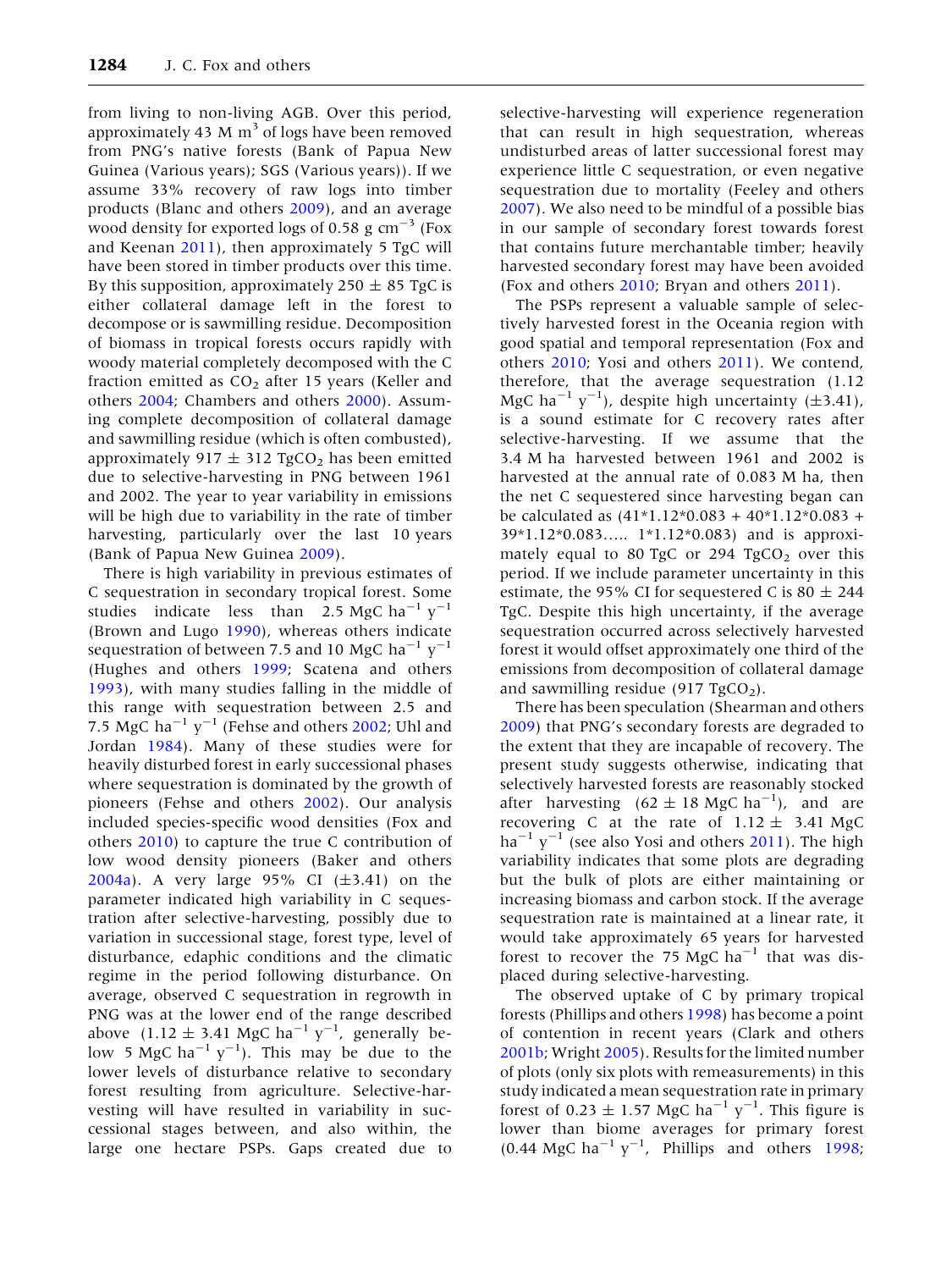0.61 MgC ha<sup>-1</sup>  $y^{-1}$ , Baker and others 2004b; 0.63 MgC ha<sup>-1</sup>  $\gamma$ <sup>-1</sup>, Lewis and others 2009). These higher than expected C sequestration rates for primary forest have led several authors to suggest a pervasive alteration of primary tropical forest dynamics from global environmental changes such as increased atmospheric  $CO<sub>2</sub>$  (Phillips and others 1998; Baker and others 2004b; Lewis and others 2009). The sequestration rate for our limited sample of primary forest measurements was lower than other studies, but the CI included zero as well as previous estimates from Phillips and others (1998) and Baker and others (2004b). More plots and more measurements are required to understand the sequestration trend of primary forests of PNG.

The ENSO event of 1997/1998 caused a drying out of lowland tropical forests in PNG, with large-scale wildfires causing widespread tree mortality (Barr 1999; Yosi and others 2011). The estimated annual C emission in AGLB after this event is  $-6.87$  ( $\pm$ 3.98) MgC ha $^{-1}$  y $^{-1}$ . Balch and others (2008) report a similar loss of AGLB of  $-8.5 \text{ MgC}$  ha<sup>-1</sup> y<sup>-1</sup> for a large-scale fire experiment in Amazonian forests. Some of the PSPs in this study were measured for 10 years after ENSO-induced fires, and indicated that degradation persists with net C emissions 10 years after the fire disturbance. The significant emissions associated with ENSO as observed here have implications for global C cycles.

We have used HBM model parameters inclusive of valid parameter uncertainties for some initial estimates of  $CO<sub>2</sub>$  emissions from harvesting and fires. These estimates can provide a quantitative basis for forest C accounting systems for PNG. Analysis of carbon dynamics in PNG forests can be based on these estimates, published forest carbon book-keeping methods (for example, Ramankutty and others 2007; Blanc and others 2009) and elements of the Voluntary Carbon Standard (VSC) (2008) to construct an appropriate forest C accounting system for PNG (See Fox and Keenan 2011; Hunt 2011; Coote and Fox 2011). Note that the initial emission estimates detailed in this paper include only aboveground C dynamics. A full C account would need to be inclusive of understory plants, lianas and vines, woody debris, litter, coarse and fine roots and soil C (Blanc and others 2009; Nimiago and others 2011; Nimiago 2011).

In this study, hierarchical autocorrelation was highly significant due to high plot to plot variability in both the intercept (C stock at  $t_0$ ) and the slope (C sequestration). This has important implications for carbon dynamic models. Deterministic model structures fail to effectively explain these plot to plot differences, despite the inclusion of environmental

variables (altitude, rainfall and temperature). Explaining structural complexity and temporal variability in tropical forests is an ongoing scientific challenge (Chambers and others 2001). As our understanding of this complexity improves, there will be opportunities to include covariates in deterministic model structures that better explain site to site and plot to plot variability. Until this occurs, it seems prudent to use model structures, such as HBM, that account for high site to site variability.

The HBM model structure used in this study has several advantages over reporting averages and 95% CIs. It avoided the presence of autocorrelation in model residuals that result in biased standard errors of parameter estimates (Johnston 1972), and bias in inference on averages or parameter estimates such as 95% CIs. When we excluded plot level random effects (in Model 3) the CIs for different parameters were considerably lower, creating a false impression of precision. This is statistically well known. When positive autocorrelation is present amongst residuals located on the same sampling unit (for example; several remeasurements of a plot) then parameter CIs will be underestimated and hypothesis tests on the significance will be biased upwards and the type I error rate will be inflated, that is, too often it will be concluded that the value is different from zero. Inferences on the parameters and averages are particularly important in light of controversies on the C balance of tropical forests. Many studies that have observed significant net C sequestration in primary tropical forest have failed to account for autocorrelation resulting from hierarchical data structures. When autocorrelation is incorporated, estimation efficiency is improved, as each measurement is bringing information to the model, independent of other measurements. Efficiency considerations are important in light of the cost of tropical forest census. Given the importance of discussions on the global carbon balance and the climate mitigation potential of tropical forests, we need improved statistical methodology such as hierarchical Bayesian models, which are more appropriate for tropical forest data from repeated plot measurements.

We have explicitly modeled uncertainties using a Bayesian approach, however, there are several sources of error which we were unable to include in our analysis such as errors in the field measurement of individual trees (Clark and others 2001a; Phillips and others 2002), and errors resulting from the application of a generalized allometric equation to estimate biomass from individual tree measurements (Chave and others 2004). These errors can be large and important, and are difficult to quantify,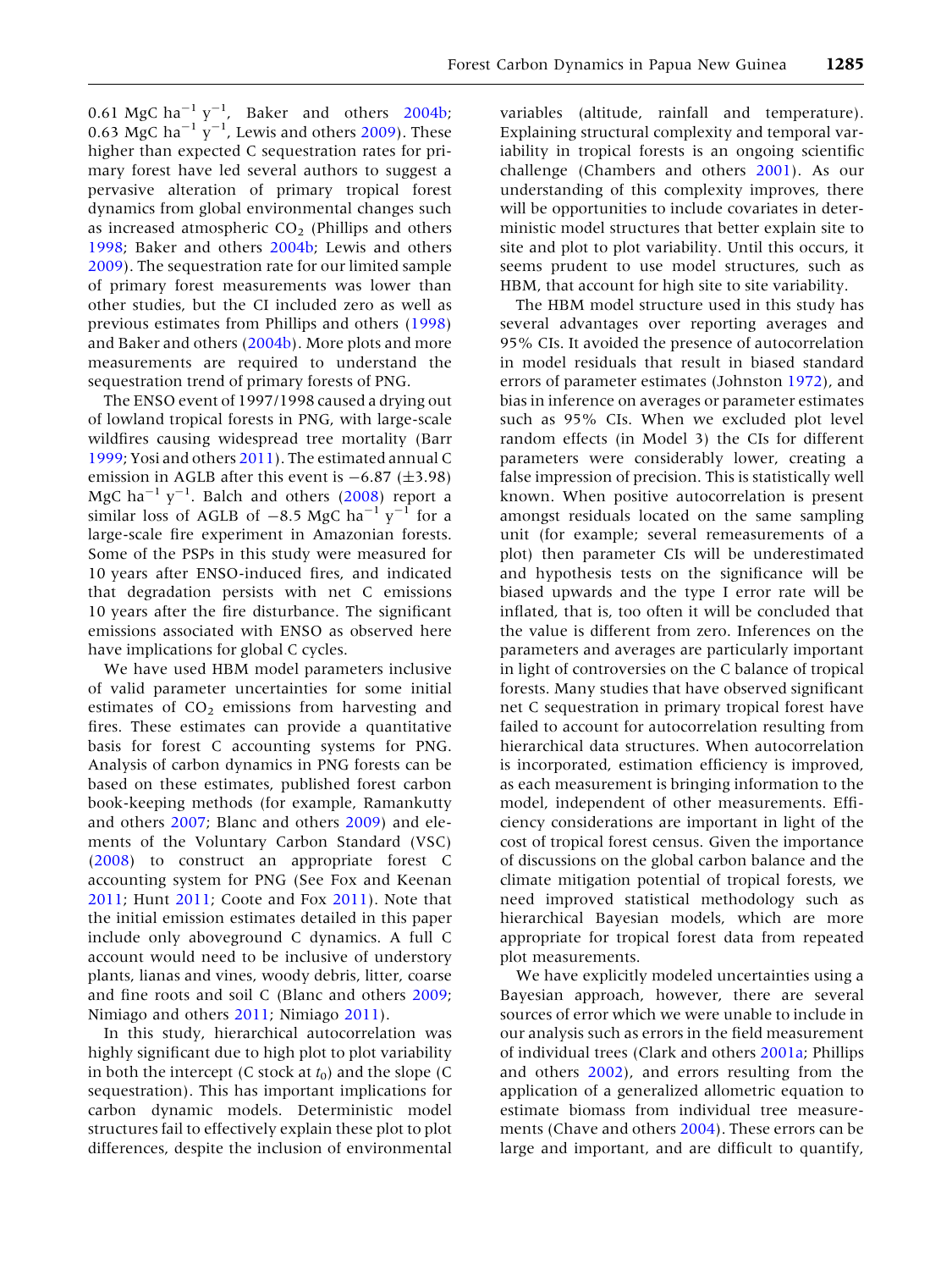hence, in the future, the full error budget of forest C estimates should be quantified and incorporated into a Bayesian framework.

In conclusion, we have reported defensible estimates of aboveground C and C sequestration in primary, selective-harvested and ENSO-burned forest using a HBM. These estimates have improved our understanding of the forest C cycle in PNG with the recovery of selectively harvested forest found to be highly variable, but on average constituting a significant net C sequestration, in contrast to the extensive degradation inflicted by ENSO fires, with effected forest constituting a significant net C emission. They also provide quantitative inputs for climate change mitigation initiatives such as REDD+.

## ACKNOWLEDGMENTS

Many people from PNGFRI have been instrumental in establishing and maintaining the PSP network. Forova Oavika, Cossey Yosi, Joe Pokana and Kunsey Lavong have managed PSP establishment and remeasurement over the last 15 years. Janet Sabub has provided secretarial and data entry services. Field assistants were Stanley Maine, Timothy Urahau, Matrus Peter, Amos Basenke, Gabriel Mambo, Silver Masbong, Dingko Sinawi and Steven Mathew. We thank Heidi Zimmer for comments and advice. This study received financial support from the Australian Centre for International Agricultural Research (project FST/2004/061). C. Yosi is supported by an ACIAR John Allwright Fellowship whilst undertaking PhD studies at The University of Melbourne.

## REFERENCES

- Alder D. 1998. PINFORM: a growth model for lowland tropical forest in Papua New Guinea. PNG Forest Institute. ITTO Project PD162-91/PNGFRI, Lae.
- Baker TR et al. 2004a. Increasing biomass in Amazonian forest plots. Philosophical Transactions of the Royal Society of London Series B-Biological Sciences 359:353–65.
- Baker TR et al. 2004b. Variation in wood density determines spatial patterns in Amazonian forest biomass. Global Change Biology 10:545–62.
- Baker TR et al. 2009. Do species traits determine patterns of wood production in Amazonian forests? Biogeosciences 6:297–307.
- Balch JK, Nepstad DC, Brando PM, Curran LAM, Portel O, Carvalho ODE, Lefebvre P. 2008. Negative fire feedback in a transitional forest of southeastern Amazonia. Global Change Biology 14:2276–87.
- Bank of Papua New Guinea. Various years. Quarterly economic bulletin. Port Moresby: Bank of Papua New Guinea.
- Barr J. 1999. Drought assessment: the 1997-98 El Niño drought in Papua New Guinea and the Solomon Islands. Australian Journal of Emergency Management Winter 1999:35–41.
- Blanc L, Echard M, Herault B, Bonal D, Marcon E, Chave J, Baraloto C. 2009. Dynamics of aboveground carbon stocks in a selectively harvested tropical forest. Ecological Applications 19:1397–404.
- Brack C, Richards G, Waterworth R. 2006. Integrated and comprehensive estimation of greenhouse gas emissions from land systems. Sustainability Science 1:91–106.
- Brown S. 1997. Estimating biomass and biomass change of tropical forests: a primer. Food and Agriculture Organization of the United Nations (FAO) Forestry Paper 134. Rome, Italy.
- Brown S, Lugo AE. 1990. Tropical secondary forests. Journal of Tropical Ecology 6:1–32.
- Bryan JE, Shearman PL, Ash J, Kirkpatrick JB. 2010. Estimating rainforest biomass stocks and carbon loss from deforestation and degradation in Papua New Guinea 1972–2002: best estimates, uncertainties and research needs. Journal of Environmental Management 91:995–1001.
- Bryan JE, Kirkpatrick JB, Shearman PL, Ash J. 2011. On estimating tropical forest carbon dynamics in Papua New Guinea. Annals of Forest Science 68:213–16.
- Chambers JQ, Higuchi N, Schimel JP, Ferreira LV, Melack JM. 2000. Decomposition and carbon cycling of dead trees in tropical forests of the central Amazon. Oecologia 122:380–8.
- Chambers JQ, dos Santos J, Ribeiro RJ, Higuchi N. 2001. Tree damage, allometric relationships, and above-ground net primary production in central Amazon forest. Forest Ecology and Management 152:73–84.
- Chave J et al. 2003. Spatial and temporal variation of biomass in a tropical forest: results from a large census plot in Panama. Journal of Ecology 91:240–52.
- Chave J and others. 2004. Error propagation and scaling for tropical forest biomass estimates. Philosophical Transactions: Biological Sciences 359(1443). Tropical Forests and Global Atmospheric Change 409–20.
- Chave J et al. 2005. Tree allometry and improved estimation of carbon stocks and balance in tropical forests. Oecologia 145:87–99.
- Clark DA, Brown S, Kicklighter DW, Chambers JQ, Thomlinson JR, Ni J. 2001a. Measuring net primary production in forests: concepts and field methods. Ecological Applications 11:356–70.
- Clark DA et al. 2001b. Net primary production in tropical forests: an evaluation and synthesis of existing field data. Ecological Applications 11:371–84.
- Clark JS. 2005. Why environmental scientists are becoming Bayesians. Ecology Letters 8:214.
- Clark JS, Gelfand AE. 2006. A future for models and data in ecology. Trends in Ecology and Evolution 21:375–80.
- Cochrane MA et al. 1999. Positive feedbacks in the fire dynamic of closed canopy tropical forests. Science 284:1832–5.
- Connell JH, Slatyer RO. 1978. Mechanisms of succession in natural communities and their role in community stability and organization. American Naturalist 111:1119–44.
- Coote DC, Fox JC. 2011. Scenario analysis of PNG selectiveharvesting, CO<sub>2</sub> emissions, and REDD+. In: Fox JC, Keenan RJ, Brack CL, Saulei S, Eds. Native forest management in Papua New Guinea: advances in assessment, modelling, and decision making. Canberra, Australia: ACIAR publication (in press).
- Cressie N, Calder CA, Clark JS, Ver Hoef JM, Wiklea CK. 2009. Accounting for uncertainty in ecological analysis: the strengths and limitations of hierarchical statistical modeling. Ecological Applications 193:553–70.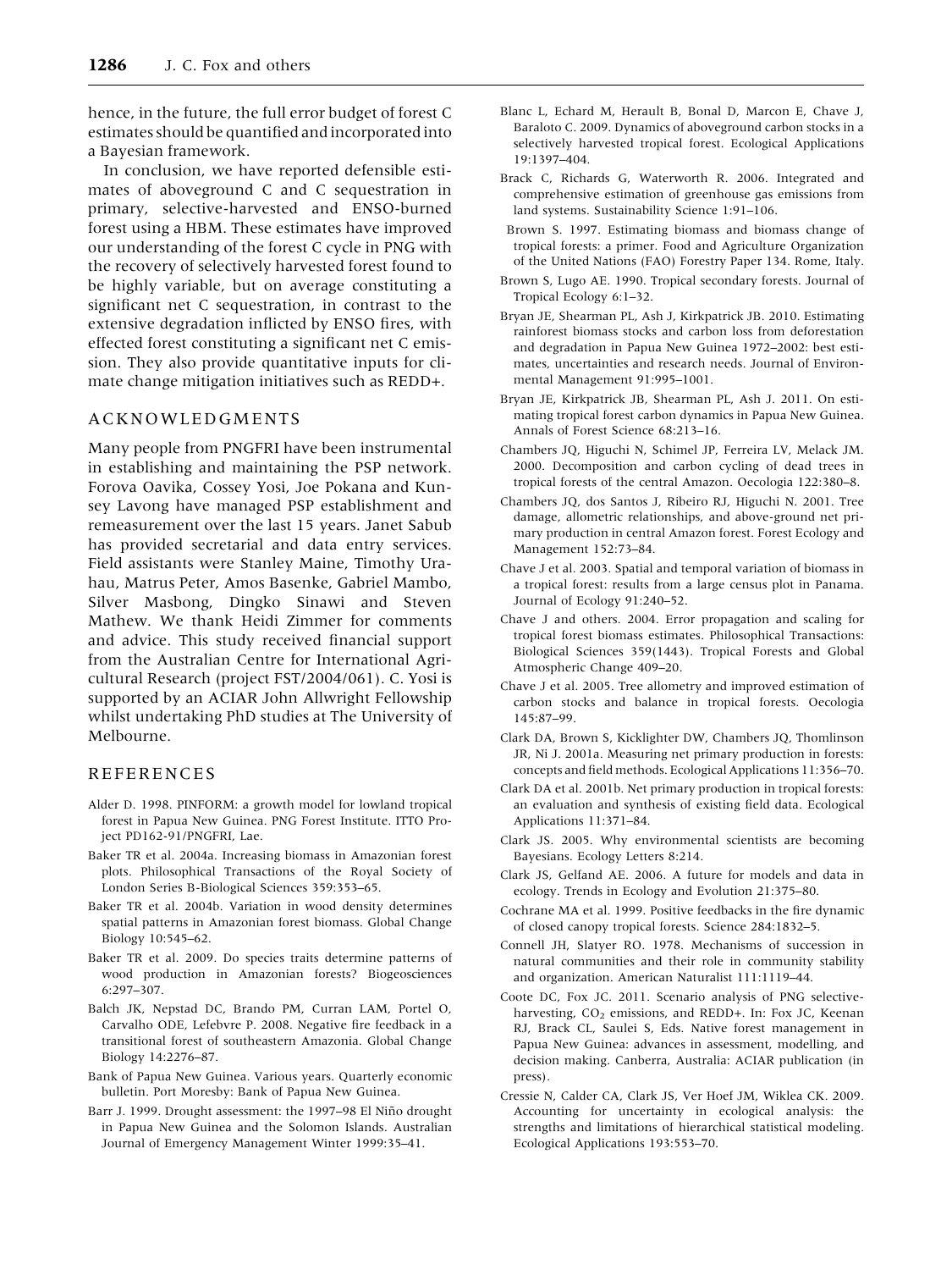- Eddowes PJ. 1977. Commercial timbers of Papua New Guinea: their properties and uses. Papua New Guinea: Office of Forests.
- Edwards PJ, Grubb PJ. 1977. Studies of mineral cycling in a montane rain forest in New Guinea I: the distribution of organic matter in the vegetation and soil. The Journal of Ecology 65:943–69.
- Feeley KJ et al. 2007. The role of gap phase processes in the biomass dynamics of tropical forests. Proceedings of the Royal Society B 274:2857–64.
- Fehse J, Hofstede R, Aguirre N, Paladines C, Kooijman A, Sevink J. 2002. High altitude tropical secondary forests: a competitive carbon sink? Forest Ecology and Management 163:9–25.
- Feldpausch TR, Jirka S, Passos CAM, Jasper F, Riha SJ. 2005. When big trees fall: damage and carbon export by reduced impact harvesting in southern Amazonia. Forest Ecology and Management 219:199–215.
- Filer C, Keenan RJ, Allen BJ, McAlpine JR. 2009. Deforestation and forest degradation in Papua New Guinea. Annals of Forest Science 66:813.
- Fox JC, Ades PK, Bi H. 2001. Stochastic structure and individualtree growth models. Forest Ecology and Management 154:261–76.
- Fox JC, Yosi CK, Nimiago P, Oavika F, Pokana JN, Lavong K, Keenan RJ. 2010. Assessment of aboveground carbon in primary and selectively harvested tropical forest in Papua New Guinea. Biotropica 424:410–9.
- Fox JC, Keenan RJ. 2011. Modelling  $CO<sub>2</sub>$  emissions from selective-harvesting in PNG. In: Fox JC, Keenan RJ, Brack CL, Saulei S, Eds. Native forest management in Papua New Guinea: advances in assessment, modelling, and decision making. Canberra, Australia: ACIAR publication (in press).
- Fox JC, Vieilledent G, Keenan RJ. 2011a. Native forest individual-tree modelling in Papua New Guinea. In: Fox JC, Keenan RJ, Brack CL, Saulei S, Eds. Native forest management in Papua New Guinea: advances in assessment, modelling, and decision making. Canberra, Australia: ACIAR publication (in press).
- Fox JC, Yosi CK, Keenan RJ. 2011b. Forest carbon and REDD+ in Papua New Guinea. In: Fox JC, Keenan RJ, Brack CL, Saulei S, Eds. Native forest management in Papua New Guinea: advances in assessment, modelling, and decision making. Canberra, Australia: ACIAR publication (in press).
- Gelfand AE, Smith AFM. 1990. Sampling-based approaches to calculating marginal densities. Journal of American Statistical Association 85:398–409.
- Gelman AJB, Carlin HS, Stern, Rubin, DB. 2003. Bayesian data analysis. Texts in statistical science, 2nd edn. Chapman & Hall/ CRC.
- Gerwing JJ. 2002. Degradation of forests through harvesting and fire in the eastern Brazilian Amazon. Forest Ecology and Management 157:131–41.
- Gibbs HK, Brown S, Niles JO, Foley JA. 2007. Monitoring and estimating tropical forest carbon stocks: making REDD a reality. Environmental Research Letters 2:1–13.
- Grassi G, Monni S, Federici S, Achard F, Mollicone D. 2008. Applying the conservativeness principal to REDD to deal with the uncertainties of the estimates. Environmental Research Letters 3:035005.
- Hammermaster ET, Saunders JC. 1995. Forest resources and vegetation mapping of Papua New Guinea. Canberra, Australia: CSIRO.
- Hijmans RJ, Cameron SE, Parra JL, Jones PG, Jarvis A. 2005. Very high resolution interpolated climate surfaces for global land areas. International Journal of Climatology 25:1965–78.
- Houghton RA, Lawrence KT, Hackler JL, Brown S. 2001. The spatial distribution of forest biomass in the Brazilian Amazon: a comparison of estimates. Global Change Biology 7:731–46.
- Howes S. 2009. Cheap but not easy: the reduction of greenhouse gas emissions from deforestation and forest degradation in Papua New Guinea. Pacific Economic Bulletin 24:130–43.
- Hughes RF, Kauffman JB, Jaramillo VJ. 1999. Biomass, carbon, and nutrient dynamics of secondary forests in a humid tropical region of Mexico. Ecology 80:1892–907.
- Hunt C. 2011. Compensating for the costs of reducing deforestation in Papua New Guinea. Pacific Economic Bulletin 25:64–88.
- IPCC. 2006. IPCC guidelines for national GHG inventories. In: Eggleston HS, Buendia L, Miwa K, Ngara T, Tanabe K, Eds. IPCC national GHG inventories programme. Kanagawa, Japan: IGES.
- Johns RJ. 1986. The instability of the tropical ecosystem in New Guinea. Blumea 31:341–71.
- Johns RJ. 1989. The influence of drought on tropical rainforest vegetation in Papua New Guinea. Mountain Research and Development 9:248–51.
- Johns JS, Barreto P, Uhl C. 1996. Logging damage during planned and unplanned logging operations in the eastern Amazon. Forest Ecology and Management 89:59–77.
- Johnston J. 1972. Econometric methods, 2nd edn. London: McGraw-Hill.
- Keller M, Palace M, Asner GP, Pereira R, Silva JNM. 2004. Coarse woody debris in undisturbed and logged forests in the eastern Brazilian Amazon. Global Change Biology 10:784–95.
- Kauffman JB, Hughes RF, Heider C. 2009. Carbon pool and biomass dynamics associated with deforestation, land use, and agricultural abandonment in the neotropics. Ecological Applications 19:1211–22.
- Lasco RD, MacDicken KG, Pulhin FB, Guillermo IQ, Sales RF, Cruz RVO. 2006. Carbon stocks assessment of a selectively logged dipterocarp forest and wood processing mill in the Philippines. Journal of Tropical Forest Science 18:212–21.
- Laurance WF. 2004. Forest-climate interactions in fragmented tropical landscapes. Philosophical Transactions of the Royal Society of London Series B 359:345–52.
- Laurance WF, Kakul T, Keenan RJ, Sayer J, Passingen S, Clements GR, Villegas F, Sodhi NS. 2011. Predatory corporations, failing governance, and the fate of forests in Papua New Guinea. Conservation Letters 4:95–100.
- Lewis SL et al. 2009. Increasing carbon storage in intact African tropical forests. Nature 457:1003–1003.
- Malhi Y et al. 2004. The above-ground coarse wood productivity of 104 Neotropical forest plots. Global Change Biology 10:563–91.
- Malhi Y et al. 2006. The regional variation of aboveground live biomass in old-growth Amazonian forests. Global Change Biology 12:1107–38.
- Malhi Y, Wright J. 2004. Spatial patterns and recent trends in the climate of tropical rainforest regions. Philosophical Transcations of the Royal Society B 359:311–29.
- Melick D. 2010. Credibility of REDD and experiences from Papua New Guinea. Conservation Biology 24:359–61.
- Nakagawa M, Tanaka K, Tohru N et al. 2000. Impact of severe drought associated with the 1997–1998 El Niño in a tropical forest in Sarawak. Journal of Tropical Ecology 16:355–67.